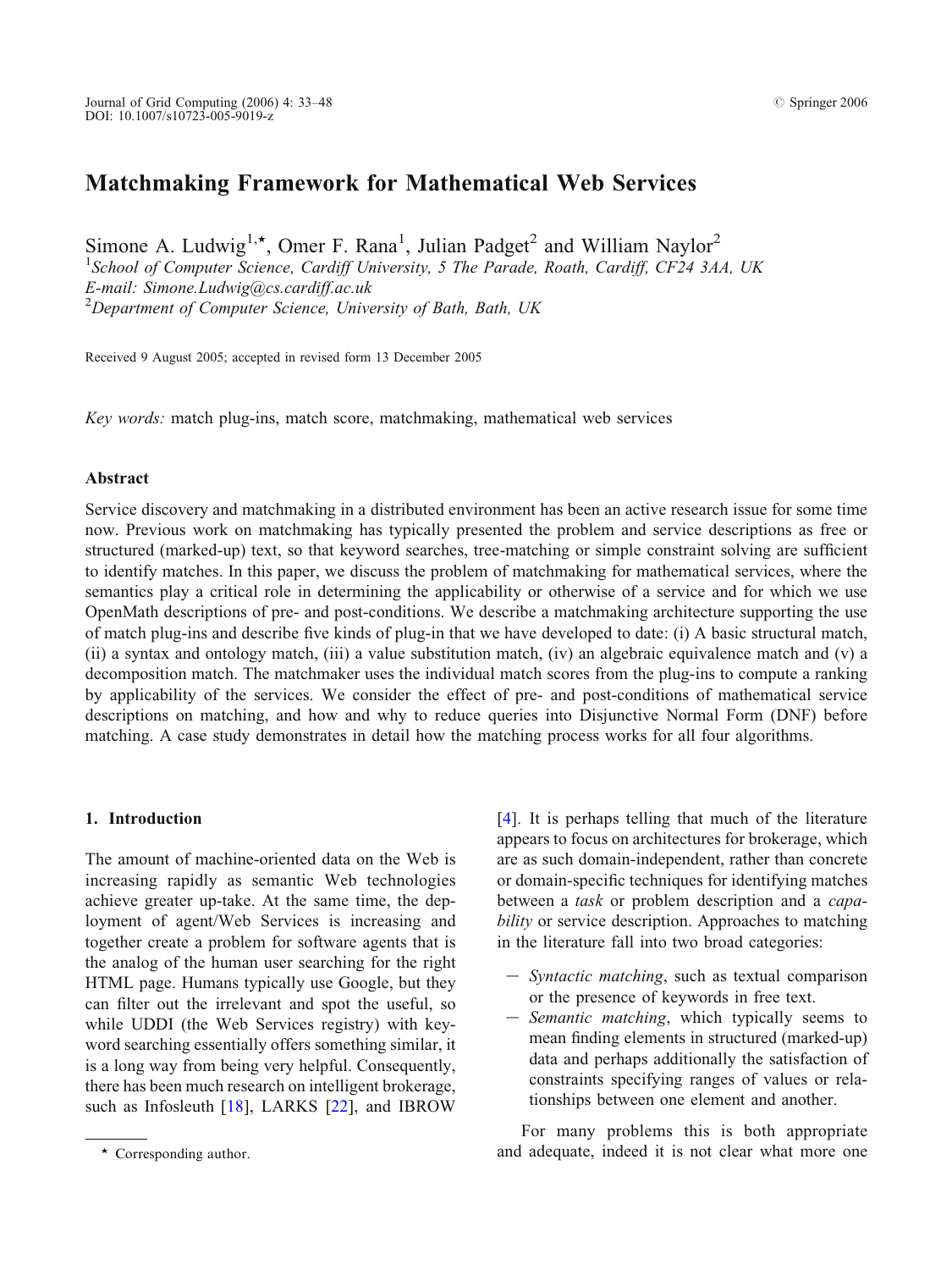could do, but in the particular domain of mathematical services the actual mathematical semantics are critical to determining the suitability (or otherwise) of the capability for the task. The requirements are neatly captured in [11] by the following condition:

$$
T_{in} \geq C_{in} \land T_{out} \leq C_{out} \land T_{pre} \Rightarrow C_{pre} \land C_{post} \Rightarrow T_{post}
$$

where  $T$  refers to the task,  $C$  to the capability, in are inputs, out are outputs, pre are pre-conditions and post are post-conditions. What the condition expresses is that the signature constr[ain](#page-15-0)s the task inputs to be at least as great as the capability inputs (i.e., enough information), that the inverse relationship holds for the outputs and there is a pairwise implication between the respective pre- and postconditions. This however leaves unaddressed the matter of establishing the validity of that implication.

In the MONET [7, 15] and GENSS [24] projects the objective is mathematical problem solving through service discovery and composition by means of intelligent brokerage. Mathematical capability descriptions turn out to be both a blessing and a curse: Precise service description are possible thanks to the use of the OpenMath [25] mathematical semantic mark-up, but service matching can rapidly turn into intractable (symbolic) mathematical calculations unless care is taken.

As Grid computing adopts the Service Oriented Architecture for service usage and deployment, a matchmaker can be seen as another infrastructure  $s$ ervice  $-$  deployed as part of a discovery infrastructure. Our key motivation in using mathematical services is that the provision of support for discovering such services may be more useful than the capability to provide services within a particular domain (such as BioInformatics, for instance). Numerical services are also generally much better understood, and therefore may also serve as useful benchmarks for evaluating a system. Furthermore, multiple instances of mathematical services (implemented by a variety of different vendors) can be found, thereby providing the capability to choose between similar services made available over different deployment platforms.

This paper discusses our experience with developing such a domain-specific semantic matching for mathematical services in which we put forward a polyalgorithmic approach to answering the implication question posed above. The rest of the paper is laid out as follows: In the next section we discuss the description of mathematical services, in Section 3 we describe the Web Services-based matchmaking architecture and detail the roles of the components within it, in Section 4 we provide a case study which examines integer factorisation and in Section 5 we summarise and conclude this paper.

# 1.1. Usage Scenarios

Within existing Grid applications, there are a number of possible modes of use. For instance, a predominant use within the high performance computing community involves a user submitting a single large application to a remote compute service, and then getting back the results on completion. However, a significant benefit of the Grid computing vision is the capability to combine results from multiple services (often not co-located), aggregate the results and send these back to the user. Generally, such an approach involves the use of a workflow enactment engine to coordinate the execution of services, and an overall workflow system that allows the configuration of the engine, a way to define the workflow graph, and subsequently to present results in some meaningful way to the user. The matchmaking approach presented here would therefore be useful in two types of scenarios:

- $-$  Prototyping: In this instance, a user may be interested in evaluating different mathematical techniques in the context of a known problem. The user may not have access to a suitable mathematical algorithm to solve the problem, or may be interested in identifying alternative techniques that could provide a solution. In such a scenario, a search for a suitable service may be undertaken in a localized manner, involving NAG libraries that a user has direct access to  $$ for instance, or may involve connecting to multiple known registry services owned by other users. The matchmaking approach presented would be most relevant in such a setting.
- Workflow composition: A workflow system generally involves a set of pre-defined services (made available when a workflow system is initialized) that can be connected together to create an application. Generally, once services have been combined into a graph, execution of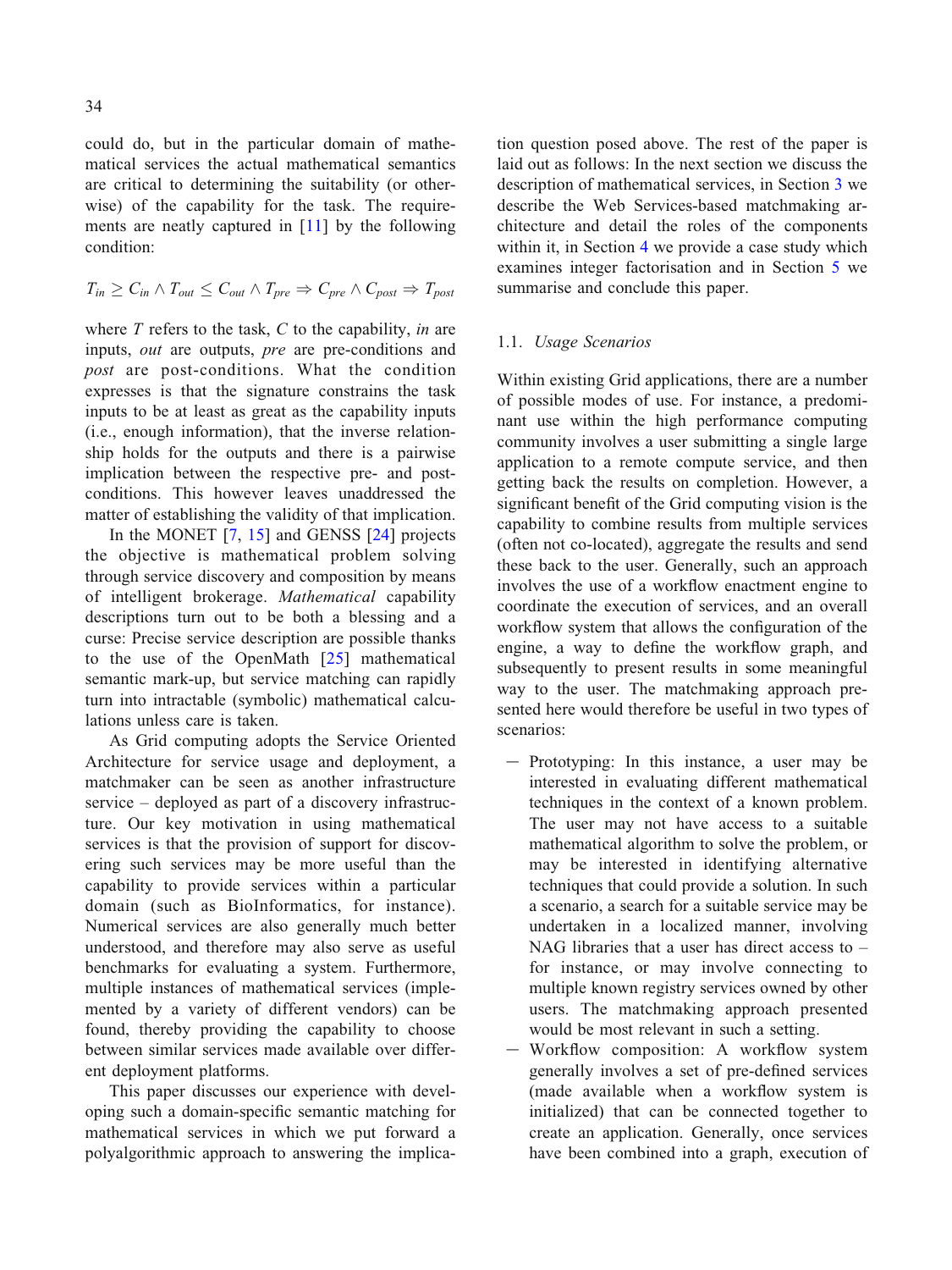which is then via an enactment engine. Recent efforts in workflow management however also involve dynamic updating of the list of services within a workflow system [23]. Such discovery currently involves periodically connecting to a known registry service, and updating the list of available services within the workflow system.

The matchmaking approach presented here can also add value within su[ch](#page-14-0) a workflow system, by allowing a user to search for services on-demand. A matchmaker is provided as just another service in the workflow system, [bu](#page-15-0)t one which can be used to discover new services. Once a suitable service has been identified, a reference to this service can be added to the workflow system  $-$  and subsequent enactment can be carried out as before.

Currently, no data is made available on performance information associated with a matched service in our system. The current focus is therefore primarily on finding suitable services based on their functionality. Provided suitable monitoring tools are available (such as Ganglia [1]) within the environment hosting a service, our ex[istin](#page-15-0)g service description can be extended to also support such non-functional properties of a service [12].

#### 2. Description of Mathematical [Ser](#page-15-0)vices

#### 2.1. OpenMath and MathML

In order to describe mathematics and to allow mathematical objects to be exchanged between computer programs, stored in databases, or published on the worldwide web an emerging standard called OpenMath [25] has been introduced. OpenMath is a mark up language for representing the semantics (as opposed to the presentation) of mathematical objects in an unambiguous way. It may be expressed using an XML syntax. OpenMath expressions are composed of a small number of primitives. The definition of these may be found in [25], for instance: OMA (OpenMath Application), OMI (OpenMath Integer), OMS (OpenMath Symbol) and OMV (OpenMath Variable). Symbols are used to represent objects defined in the Content Dictionaries (to be discussed), applications specify that the first child is a function or operator to be applied to the following children whilst the variables and integers speak for themselves. As an example, the expression  $x + 1$  might look like: $<sup>1</sup>$ </sup>

```
<om : OMA>
    \zetaom : OMS cd = "arith1" name = "plus"/>
    \leqom : OMV name = "x"/>
    \leqom : OMI> 1 \leq/om : OMI>
 \lt/om : OMA
```
where the symbol plus is defined in the Content Dictionary (CD) arith1. Content Dictionaries are definition repositories in the form of files defining a collection [of](#page-15-0) related symbols a[nd](#page-15-0) their meanings, together with various Commented Mathematical Properties (for human consumption) and Formal Mathematical Properties (for machine consumption). The symbols may be uniquely referenced by the CD name and symbol name via the attributes cd and name respectively, as in the ab[ove](#page-15-0) example. Another way of thinking of a CD is as a small, specialised ontology.

MathML comes in two forms:

- For presentation (rendering in browsers) and
- $-$  for content (semantics),

and both are W3C recommendations. The specification ([29] Section 5.1) and [17] identify ambiguities in presentation MathML. Content MathML is designed to handle the semantics of a limited subset of mathematics up to  $K-12$  level, mathematics beyond this may be encoded by using OpenMath and the semantics tag, alternatively parallel markup may be utilised ([29] Section 5.3).

There are various ways in which OpenMath can help in matchmaking:

- OpenMath can be used to encode the mathematical part o[f](http://www.openmath.org/OpenMath) [a](http://www.openmath.org/OpenMath) [problem](http://www.openmath.org/OpenMath) [to](http://www.openmath.org/OpenMath) [be](http://www.openmath.org/OpenMath) [solved](http://www.openmath.org/OpenMath) [in](http://www.openmath.org/OpenMath) [a](http://www.openmath.org/OpenMath) [query](http://www.openmath.org/OpenMath), for example a differential equation or an integral.
- OpenMath may be used to encode the input parameters to be sent to a service and the values returned by the service.
- The function of a service (together with the signature of the input parameters, and output objects) may be described in OpenMath, these may then be encoded using specialist tags to form a mathematical service description; described in

<sup>&</sup>lt;sup>1</sup> Throughout the paper, the prefix om is used to denote the namespace: http://www.openmath.org/OpenMath.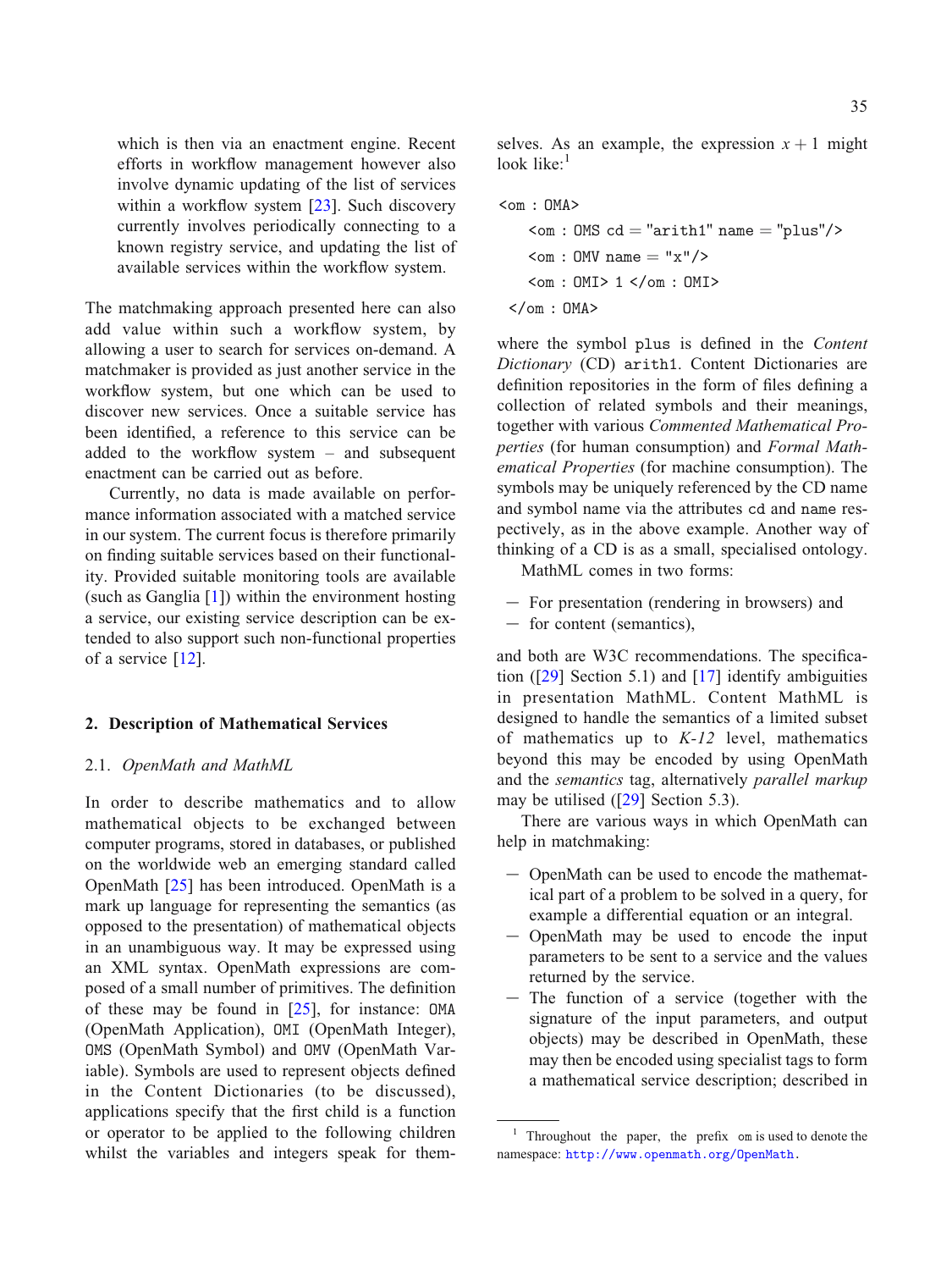Mathematical Service Description Language (MSDL) [6].

MSDL is an extension of WSDL that was developed as part of the MONET project [15], incorporating more information about a service, in particular preand post-conditions, taxonomic references etc. An example MSDL document describing a factorisation service for square-free integers is shown in Figure 1.<sup>2</sup> OpenMath is used to describe the service semantics, but other encodings are possible.

### 3. Mathematical Matchmaking

# 3.1. Schemas and Ontologies

The XML docu[me](#page-14-0)nt schemas we [a](#page-15-0)re using in GENSS are, at the moment, those developed for the MONET project. There are three main schemas:

- Mathematical Service Description Language (MSDL)
- Mathematical Problem Description Language (MPDL) and
- Mathematical Query Description Language (MQDL)

whose purposes are apparent in the second word in each case. The obvious question, even criticism, is why develop this range of languages when there is DAML-S [2] and OWL-S [8]? The answer is purely practical: At the time of the MONET project (April 2002 to Mar[ch](#page-15-0) 2004) OWL [and](#page-15-0) OWL-S were [st](#page-14-0)ill subject to change and there were hardly any tools available, while DAML and DAML-S were clearly about to be made obsolete by OWL/OWL-S and the tool situation [was](http://monet.nag.co.uk/monet/ns) [hardly](http://monet.nag.co.uk/monet/ns) [any](http://monet.nag.co.uk/monet/ns) [better.](http://monet.nag.co.uk/monet/ns) [Thus](http://monet.nag.co.uk/monet/ns) [a](http://monet.nag.co.uk/monet/ns) [prag](http://monet.nag.co.uk/monet/ns)matic decision was made to take the principles needed to enable the MONET deliverables from DAML/OWL and embed them in some simple restricted languages over which the project had full control. Thus we see the adoption of pre- and post-condition driven descriptions of capabilities and tasks, following the ideas set out in DAML/OWL and being explored in various semantic brokerage projects such as Info-Sleuth [18], RETSINA [22] and IBROW [3], while

embedding WSDL in MSDL to provide the necessary information about [h](#page-14-0)ow to invoke the service. It is our intention to explore how we can move from MSDL towards OWL/OWL-S during the lifetime [of](#page-15-0) the current GENSS project, since this will greatly aid interoperability and enable the utilisation of the increasing range of tools (for OWL/OWL-S) that have become available.

History is also the explanation for the ontology language we use. OpenMath [25] recently (May 2004) celebrated its 10th anniversary, which indicates how early an application of XML it was, when many of the features we know today did not exist and long before RDF came about - although long after the birth of KLONE [5]. Nevertheless, OpenMath stands as probably the most developed ontology of mathematics, because in contrast to MATHML-C [29] it is extensible through the mechanism of content dictionaries which were developed to handle the absence of modularisation facilities or namespaces in the original XML. The OpenMath 2 standard [26] replaces DTDs with schemas, seeks compatibility with RDF tools, utilises XML namespaces and generally aims to bring OpenMath [in](#page-15-0) line with developments in ontology representation over the last five years, whilst keeping where feasible, backwards compatibility with OpenMath 1.1. Thus we shall continue to use OpenMath as the primary representatio[n](#page-15-0) language for mathematical content in our work.

#### 3.2. Related Matchmaking Approaches

A variety of matchmaking systems have been reported in literature, we review some related systems below.

The SHADE (SHAred Dependency Engineer[ing](#page-15-0)) matchmaker [14] operates over logic-based and structured text languages. The aim is to dynamically connect information sources. The matchmaking process is based on KQML (Knowledge Query and Manipulation Language) communication [9]. Content languages of SHADE are a subset of KIF (Knowledge Interchange Format) [10] as well as a structured logic representation called MAX (Meta-reasoning Architecture for 'X'). Matchmaking is carried out solely by matching the content of advertisements and requests. There is no knowledge base and no inference performed.

COINS (COmmon INterest Seeker) [14] is a matchmaker which operates over free text. The

<sup>&</sup>lt;sup>2</sup> Throughout the paper, the prefix monet is used to denote the namespace: http://monet.nag.co.uk/monet/ns.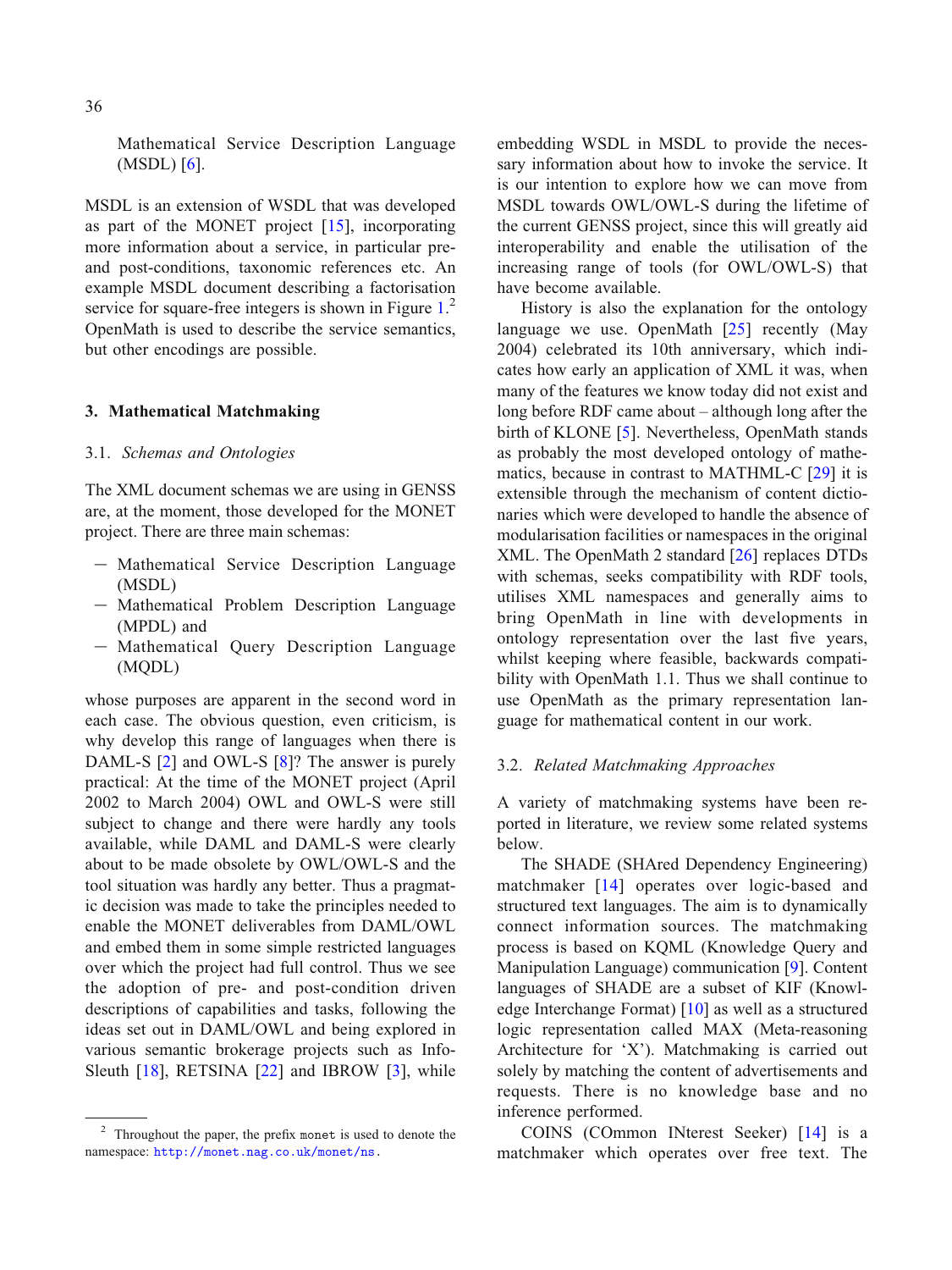

</monet:problem> </monet:definitions> The name attribute to the monet: problem element may be used to identify the particular service description. In the MSDL file given in figure 1 the name of the service is Factorisor. The MS-DL file may be held on a publicly (or restricted) visible Web server. So that the MSDL may be accessed via a URL.

The monet: taxonomy references an ontology via a URL, e.g. in figure 1 the GAMS taxonomy is referred to. It also has a code attribute which gives the position in the taxonomy of the service, in figure 1 code B is given which refers to numerical computations.

Each monet: input element refers to an input, *i.e.* a parameter to the service. The content of the element is a signature, *i.e.* the type of the parameter, this signature may be specified using Open-Math. The input element has a name attribute by which it may be referred to. In figure 1 the service takes one input which must have type referred to by the OpenMath Symbol (OMS) with name Z from the CD setname1. By referring to this CD, one may see that this type is the integers.

Each monet: output element refers to an output, i.e. a return value from the service. The content is again a signature, which may be expressed in OpenMath. The output element has a name attribute by which it may be referred to. In figure 1 the OpenMath signature represents a list, where each element must be an integer.

Each monet: pre-condition specifies some condition on the inputs which the service is allowed to assume is true. For example, a factorisor which can only factorise square free numbers may have a pre-condition which states that the input is a square free number.

Each monet: post-condition specifies some condition on the outputs from the service. This specifies a relationship between the inputs and the outputs of the service. For example a factorisation service might have a post-condition which says that the product of its outputs is equal to the input.

Figure 1. MSDL description of a factorisation service.

motivation for the COINS is the need for matchmaking over large volumes of unstructured text on the Web or other Wide Area Networks and the impracticality of using traditional matchmakers in such an application domain. Initially the free text matchmaker was implemented as the central part of the COINS system but it turned out that it was also useful as a general-purpose facility. As in SHADE the access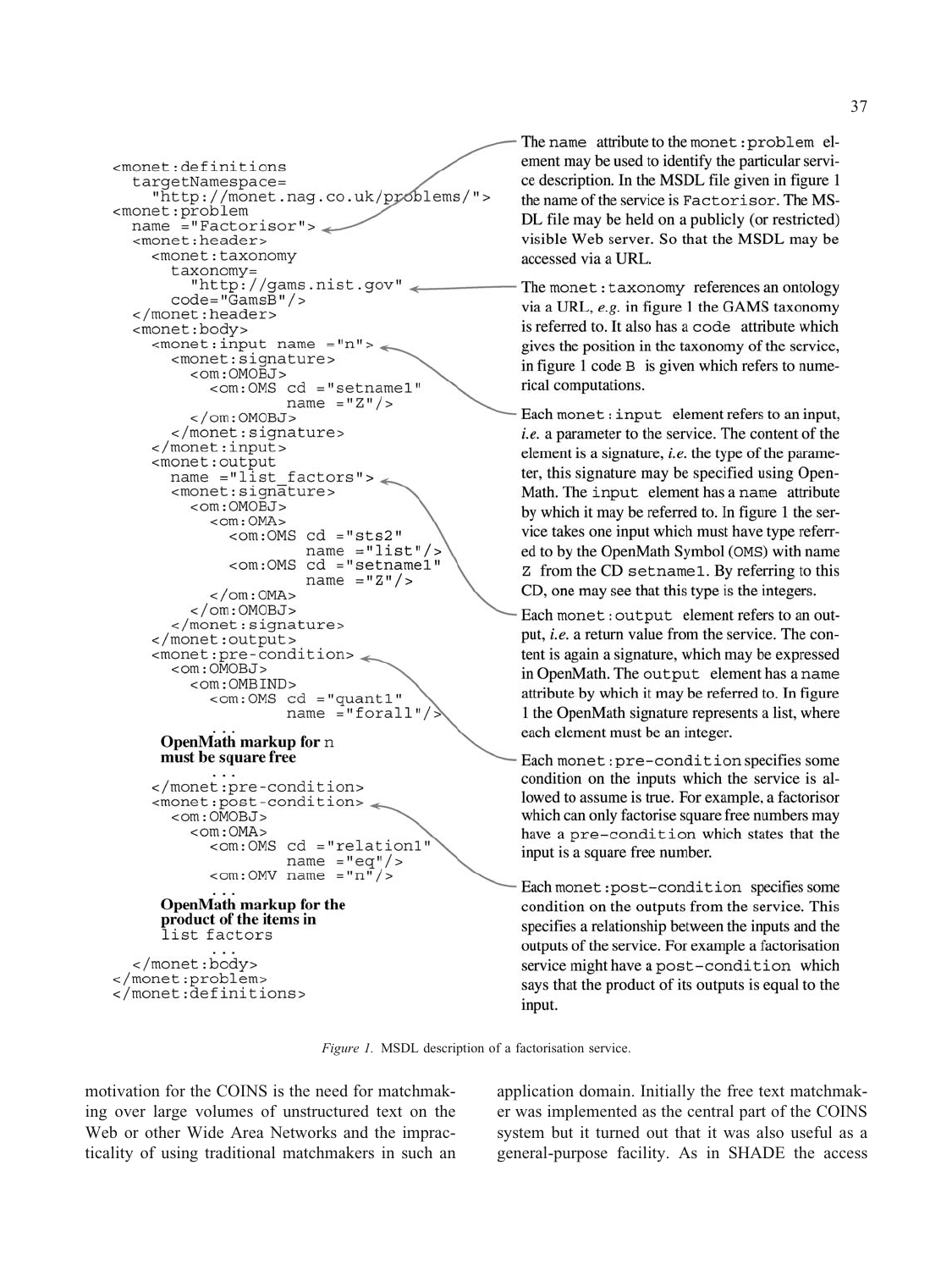language is KQML. The System for the Mechanical Analysis and Retrieval of Text (SMART) [20] information retrieval system is used to process free text. The text is converted into a document vector using SMART's stemming and 'noise' word removal. Then the document vectors are compared using an inverse document frequency algorithm.

LARKS (Language for Advertisement and Request for Knowledge Sharing) [22] was developed to enable interoperabili[ty](#page-15-0) between heterogeneous software agents and had a strong influence on the DAML-S specification. The system uses ontologies defined by a concept language ITL (Information Terminology Language). The technique used to calculate the similarity of ontological concepts involves the construction of a weighted associative network, where the weights indicate the belief in relationships. While it is argued that the weights can be set automatically by default, it is clear that the construction of realistically weighted relationships requires human involvement, which becomes a hard task when thousands of agents are available.

InfoSleuth [18] is a system for discovery and retrieval of information in open and dynamically changing environments. The brokering function provides reasoning over the advertised syntax and the semantics. InfoSleut[h a](#page-15-0)ims to support cooperation among several software agents for information discovery, where agents have roles as core, resource or ontology agents. A central service is the broker agent which is equipped with a matchmaker which matches agents that require services with agents that can provide those services. To apply this procedure an advertising agent has to register with the broker agent. The broker inserts the agent's description into its broker repository. The broker can then execute queries by requesting agents. These queries are formulated by agents who need other agents to fulfil their tasks.

The GRAPPA [28] (Generic Request Architecture) system allows multiple types of matchmaking mechanisms to be employed within a system. It is based on receiving arbitrary matchmaking offers and requests, where each offer and request consist of multiple criteria. Matching is achieved by applying distance functions which compute the similarities between the individual dimensions of an offer and a request. Using particular aggregate functions, the similarities are condensed to a single value and reported to the user.

MathBroker is a project at RISC-Linz with some elements in common with those described here, including providing semantic descriptions of mathematical services. It too uses MSDL, however it seems that most of the matchmaking is achieved through traversing taxonomies, while actual understanding of the pre- and post-conditions is still an open problem.

Most of the projects above have focused on providing a generic matchmaker, capable of being adapted for a particular application. However, the motivation for many such projects has primarily been e-commerce (as a means to match buyers with sellers, for instance). Some projects are also focused on the use of a particular multi-agent interaction language (such as KQML), to enable communication between the matchmaker and other agents. Our approach, however, is centered on the implementation of a matchmaker that is specific to mathematical relations. Similar to GRAPPA, our matchmaker can support multiple comparison techniques.

### 3.3. Matchmaking Requirements

To ac[hie](#page-15-0)ve matchmaking:

- We want sufficient input information in the task to satisfy the capability, while the outputs of the matched service should contain at least as much information as the task is seeking, and
- the task pre-conditions should be more than satisfied by the capability pre-conditions, while the post-conditions of the capability should be more than satisfied by the post-conditions of the task.

These constraints reflect work in component-based software engineering and are, in fact, derived from [31]. They are also more restrictive than is necessary for our setting, by which we mean that some inputs required by a capability can readily be inferred from the task, such as the lower limit on a numerical integration or the dependent variable in a symbolic integration. Conversely, a numerical integration routine might only work from 0 to the upper limit, while the lower limit of the problem is non-zero. A capability that matches the task can be synthesised from the composition of two invocations of the capability with the fixed lower limit of 0. Clearly the nature of the second solution is quite different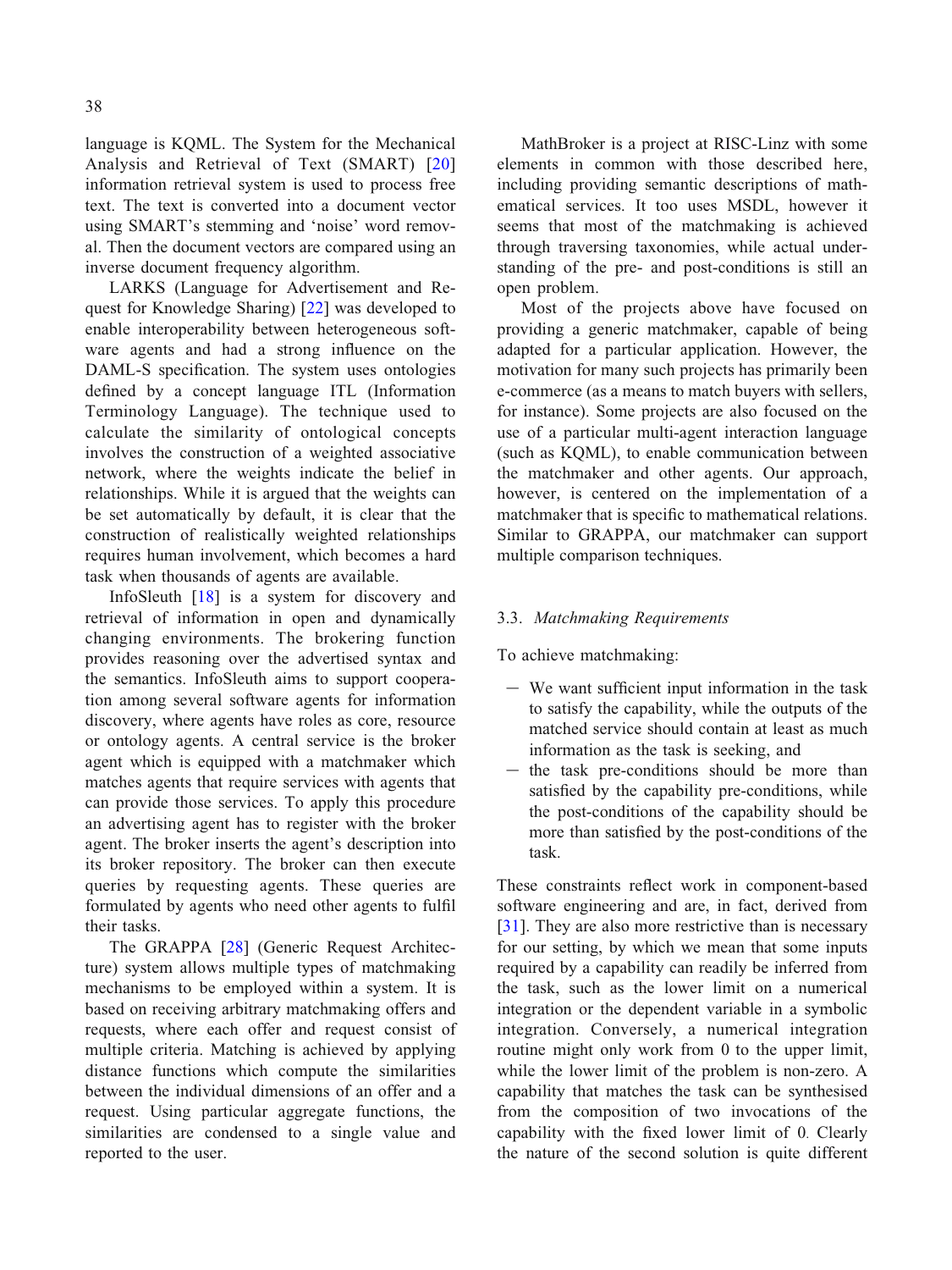from the first, but both serve to illustrate the complexity of this domain. Furthermore, we believe that given the nature of the problem, it is only very rarely that a task description will match exactly a capability description and so a range of reasoning mechanisms must be applied to identify candidate matches. This results in:

Requirement 1: A plug-in architecture supporting the incorporation of an arbitrary number of matchers.

The second problem is a consequence of the above: There will potentially be several candidate matches and some means of indicating their suitability is desirable, rather than picking the first or choosing randomly. Thus:

Requirement 2: A ranking mechanism is required that takes into account pure technical (as discussed above in terms of signatures and pre- and postcondition) and quantitative and qualitative aspects  $-$  and even user preferences.

#### 3.4. Matchmaking Architecture

Our matchmaking architecture is outlined in Figure 2 and comprises the following parts:

- Client interface: Which may be employed by the user to specify their service request.
- Matchmaker: Which contains a reas[on](#page-7-0)ing engine and the matching module.
- UDDI registry: Where the matching algorithm Web services are registered.
- Matching algorithm web services: Where the logic of the matching is defined.
- Mathematical ontologies: Such as OpenMath CDs, GAMS etc.
- Registry service: Where the mathematical service descriptions are stored.
- Mathematical web services: Available on third party sites, accessible over the Web.

The sequence diagram in Figure 3 shows the interactions between these components of a service request. The interactions of a search request are as follows:

 $-$  The user contacts the matchmaker, then



Figure 2. Matchmaking architecture.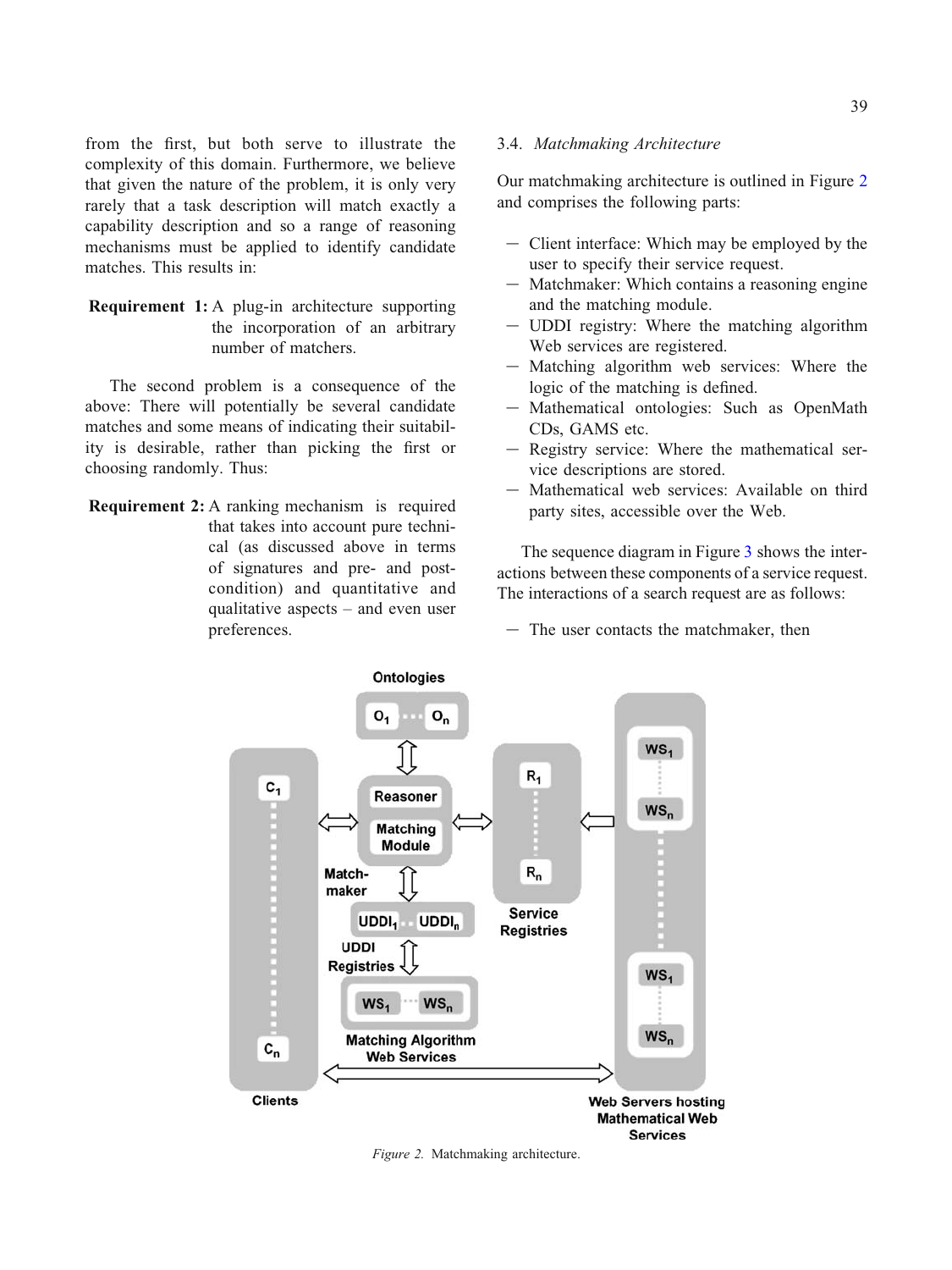<span id="page-7-0"></span>

Figure 3. Sequence diagram  $-$  service request.

- $-$  the matchmaker loads the matching algorithms specified by the user via a lookup in the UDDI registry; in the case of an ontological match, further steps are necessary;
- $-$  the matchmaker contacts the reasoner which in turn loads the corresponding ontology;
- having additional match values results in the registry being queried, to see whether it con[ta](#page-8-0)ins services which match the request and finally
- service details are returned to the user via the matchmaker.

The parameters stored in the registry (a database) are service n[ame, URL, taxonomy, input, output, pre](http://agentcities.cs.bath.ac.uk:8080/genss_axis/GENSSMatchmaker/index.htm)and [post-conditions. Using contact](http://agentcities.cs.bath.ac.uk:8080/genss_axis/GENSSMatchmaker/index.htm) details of the service from the registry, the user can then call the Web Service and interact with it. Each component of the architecture is now described in more detail.

# 3.4.1. Client

The Client application<sup>3</sup> (shown in Figure 4) allows the user to specify the service request via entry fields for pre- and post-conditions. The matchmaker returns the matches in the table at the bottom of the GUI listing the matched services ranked by similarity. Subsequently the user can invoke the service by clicking on the URL.

### 3.4.2. Matching Algorithms

Currently five matching algorithms have been implemented within the matchmaker:

- Structural match
- Syntax and ontological match
- Algebraic equivalence match
- $-$  Value substitution match
- Decomposition match

These matchers are complementary and constitute the polyalgorithmic approach mentioned in the abstract. The structural match only compares the OpenMath symbol element structures (e.g., OMA; OMS; OMV etc.). The syntax and ontological match algorithm goes a step further and compares the OpenMath symbol elements and the content dictionary values of OMS elements. If a syntax match is found, which means that the values of the content dictionary are identical, then no ontology match is necessary. If an ontology match is required, the query structure is matched using the content dictionary hierarchy. The algebraic equivalence match and value substitution match do actual mathematical reasoning using the OpenMath structure.

<sup>3</sup> http://agentcities.cs.bath.ac.uk:8080/genss\_ axis/GENSSMatchmaker/index.htm.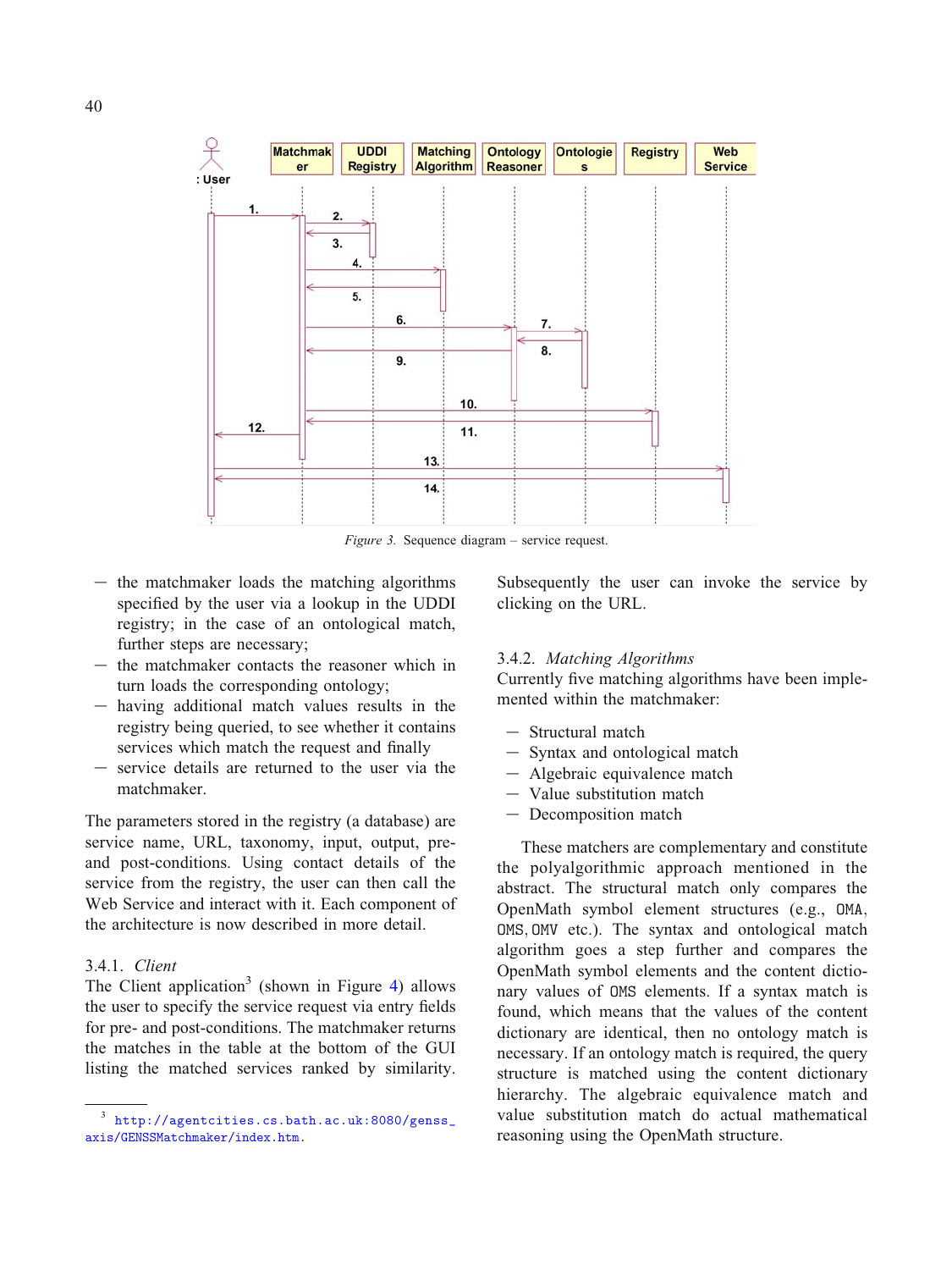<span id="page-8-0"></span>

| <b>Search for</b><br>structural<br>match            |                                                                                                                       | $\triangleright$ syntax and<br>ontological match                                                                                                                                                                                                                                                                                                                                                                                                                                                                                                                                                                                                                               | $\Box$ algebraic equivalence $\Box$ substitution of values<br>match |            | match       |              |                 | Exemple values |                         |  |                     |  |                |                                                       |                                |                            |                   |
|-----------------------------------------------------|-----------------------------------------------------------------------------------------------------------------------|--------------------------------------------------------------------------------------------------------------------------------------------------------------------------------------------------------------------------------------------------------------------------------------------------------------------------------------------------------------------------------------------------------------------------------------------------------------------------------------------------------------------------------------------------------------------------------------------------------------------------------------------------------------------------------|---------------------------------------------------------------------|------------|-------------|--------------|-----------------|----------------|-------------------------|--|---------------------|--|----------------|-------------------------------------------------------|--------------------------------|----------------------------|-------------------|
| Pre-condition:<br>Pre-condition:<br>Post-condition: |                                                                                                                       | <om:omobj><om:oma><om:oms cd="logic1" name<br="">='and'/&gt;<om:oma><om:oms cd="set1" name="in"></om:oms><om:omv name<br="">='m'/&gt;<om: cd="setname1" name="Z" oms=""></om:><om: oma=""><om: oms<="" td=""><td></td><td></td><td></td><td></td></om:></om:></om:omv></om:oma></om:oms></om:oma></om:omobj>                                                                                                                                                                                                                                                                                                                                                                   |                                                                     |            |             |              |                 |                |                         |  |                     |  |                |                                                       |                                |                            |                   |
|                                                     |                                                                                                                       | <om:omobj><om:oma><om:oms cd="relation1" name="lt"></om:oms><om:omv name<br="">='low'/&gt;<om:omv name="high"></om:omv></om:omv></om:oma></om:omobj><br><om: omobj=""><om: oma=""><om: cd="relation1" name="eq" oms=""></om:><om: name<br="" omv="">='n'/&gt;com:OMA&gt;com:OMS cd ='fns2' name ='apply_to_list'/&gt;com:OMS cd<br/>='arith1' name ='times'/&gt;<om:omv name<br=""><om:omobj><om:oma><om:oms cd="logic1" name<br="">Post-condition: = 'implies'/&gt;<om:oma><om:oms cd="set1" name="n"></om:oms><om:omv name<br="">Search for Matches<br/>='s'/&gt;<om: name<="" omv="" th=""></om:></om:omv></om:oma></om:oms></om:oma></om:omobj></om:omv></om:></om:></om:> |                                                                     |            |             |              |                 |                |                         |  |                     |  |                |                                                       |                                |                            |                   |
|                                                     |                                                                                                                       |                                                                                                                                                                                                                                                                                                                                                                                                                                                                                                                                                                                                                                                                                |                                                                     |            |             |              |                 |                | <b>Returned Matches</b> |  |                     |  |                |                                                       |                                |                            |                   |
|                                                     |                                                                                                                       |                                                                                                                                                                                                                                                                                                                                                                                                                                                                                                                                                                                                                                                                                |                                                                     |            |             |              |                 |                | Dervice<br>Name:        |  | <b>Service URL:</b> |  | Match<br>Type: | Match<br><b>Score</b><br>Pre-<br><b>Conds: Conds:</b> | Match<br><b>Score</b><br>Post- | Overall<br>Match<br>Score: | Match<br>Indicato |
| Factorisor                                          |                                                                                                                       | http://alis.cs.bath.ac.uk:9050/axis/maple-<br>service/www/invoke/TSInvokeService.jsp? structural<br>nameService=factorisor                                                                                                                                                                                                                                                                                                                                                                                                                                                                                                                                                     |                                                                     |            | 0.66667 0.0 |              | 0.333335 Medium |                |                         |  |                     |  |                |                                                       |                                |                            |                   |
|                                                     | http://alis.cs.bath.ac.uk:9050/axis/maple-<br>Quad Sieve service/www/list/TListService.jsp?<br>nameService=Quad Sieve |                                                                                                                                                                                                                                                                                                                                                                                                                                                                                                                                                                                                                                                                                | structural                                                          | 0.003570.0 |             | 0.001785 Low |                 |                |                         |  |                     |  |                |                                                       |                                |                            |                   |
|                                                     |                                                                                                                       |                                                                                                                                                                                                                                                                                                                                                                                                                                                                                                                                                                                                                                                                                |                                                                     |            |             |              |                 |                |                         |  |                     |  |                |                                                       |                                |                            |                   |

Figure 4. Matchmaker client application.

The structural match works as follows. The preand post-conditions are extracted and an SQL query is constructed to find the same OpenMath structure of the pre- or post-conditions of the service descriptions in the database.

The ontological match is performed similarly, however, the OpenMath elements are compared with an ontology [21] representing the OpenMath elements. The matchmaking mechanism allows a more efficient matchmaking process by using mathematical ontologies such as the one for sets shown in Figure 5. OWLJessKB [13] was used to implement the ontological match. It is intended to facilitate reading Ontology Web Language (OWL) files, interpreting the information as per OWL and RDF languages, and allowing the user to query on that information. To give an example the user query contains the OpenMath element:

$$
\leq_{\text{om}}: \text{OMS} \text{ cd} = \text{'setname1'} \text{ name} = \text{'Z'} \text{/>}
$$

and the service description contains the OpenMath element:

$$
\leq \text{om}: \text{OMS} \text{ cd} = \text{'setname1'} \text{name} = \text{'P'} \text{/>}.
$$

The query finds the entities Z and P and determines the similarity value depending on the distance between the two entities (inclusive, on one side) which in this case is  $SV = \frac{1}{n} = 0.5$ , where *n* is the degree of

separation of the concepts or in other words the distance between the two concepts.

For both the ontological and structural match, it is necessary that the pre- and post- conditions are in some standard form. For instance, consider the



Figure 5. Set ontology fragment.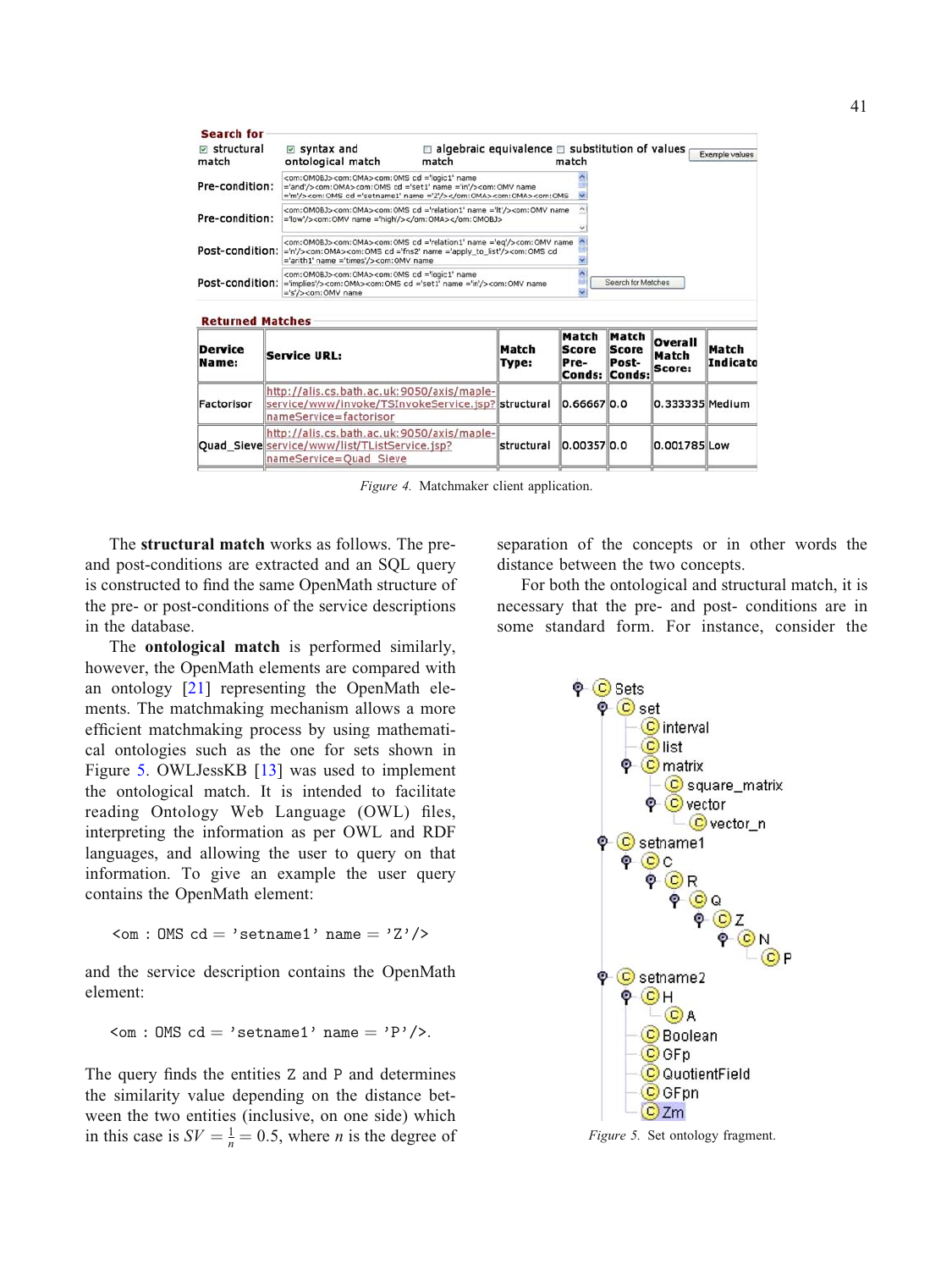algebraic expression  $x^2 - y^2$ , this could be represented in OpenMath as:

```
<om : OMOBJ><om : OMA>
```

```
\zetaom : OMS cd = "arith1" name = "minus"/>
```

```
<om : OMA>
```

```
\zeta : OMS cd = "arith1" name = "power"/>
```

```
\leqom : OMV name = "x"/>
```

```
<om : OMI>2</om : OMI>
```
</om : OMA>

<om : OMA>

 $\text{Com}: 0\text{MS} \text{ cd} = \text{"arith1" name} = \text{"power"}$  $\leq$ om : OMV name  $=$  "y"/> <om : OMI>2</om : OMI> </om : OMA></om : OMA> </om : OMOBJ>

however,  $x^2 - y^2 = (x + y)(x - y)$ , leading to the ontologically and structurally different markup:

```
<om : OMOBJ><om : OMA>
 \zetaom : OMS cd = "arith1" name = "times"/>
 <om : OMA>
  \zetaom : OMS cd = "arith1" name = "plus"/>
  \leqom : OMV name = "x"/>
  \leqom : OMV name = "y"/>
 </om : OMA><om : OMA>
  \zetaom : OMS cd = "arith1" name = "minus"/>
  \langleom : OMV name = "x"/>
  \langleom : OMV name = "y"/>
 </om : OMA></om : OMA></om : OMOBJ>
```
Both are 'right,' it just depends on what information is wanted, so there can in general be no canonical form. So in order to address the above observation, we must look deeper into the mathematical structure of the expressions which make up the post-conditions. Most of the conditions examined may be expressed in the form:  $Q(L(R))$  where:

- $-Q$  is a quantifier block, e.g.,  $\forall x \exists y s.t. \cdots$
- $-L$  is a block of logical connectives, e.g.,  $\wedge$ ,  $\vee$ ,  $\Rightarrow$ ,  $\cdots$
- R is a block of relations, e.g.,  $=, \leq, \geq, \neq, \cdots$

Thus the objective of normalization is to put the task and capability pre- and post-conditions in a form for effective comparison. While there is no right representation, as long as we normalize task and capability using the same techniques, they can be compared and a similarity value computed. Each of the above parts of the expression is handled as follows:

- The quantifier block: In most cases, the quantifier block will just be a range restriction. In other cases it may be possible to use quantifier elimination to replace the quantifier block by an augmented logical block. Quantifier elimination is a problem for which code exists in many computer algebra systems; e.g., RedLog in Reduce.
- The logical block: Once the quantifier elimination has been performed on the query descriptions and the service descriptions, the resulting logical blocks must be converted into normal forms. We choose to transform the query logical block into DNF (disjunctive normal form), that is a form which only contains a disjunction of terms and the negation of terms:  $\sqrt{i} QT_i \sqrt{j} \overline{Q}T_j$ , which means the conditions are represented as a set of alternatives, making the comparison relatively easy, not least because superfluous conditions do not then affect the eligibility test. The capability description is transformed likewise  $(\bigvee_i ST_i \bigvee_j$  $\overline{ST_i}$ ), and consequently, we can define what matc[hing](#page-15-0) such terms means. There are four possible combinations:
	- A term in  $QT_i$  matches a term in  $ST_i$ . This should count as a positive match.
	- A term in  $QT_i$  matches a term in  $\overline{ST_i}$ . This should count as a negative match.
	- A term in  $\overline{OT_i}$  matches a term in  $ST_i$ . This should count as a negative match.
	- A term in  $\overline{QT_i}$  matches a term in  $\overline{ST_i}$ . This should count as a positive match.

A more detailed discussion of the semantics of matching mathematical descriptions appears in [16].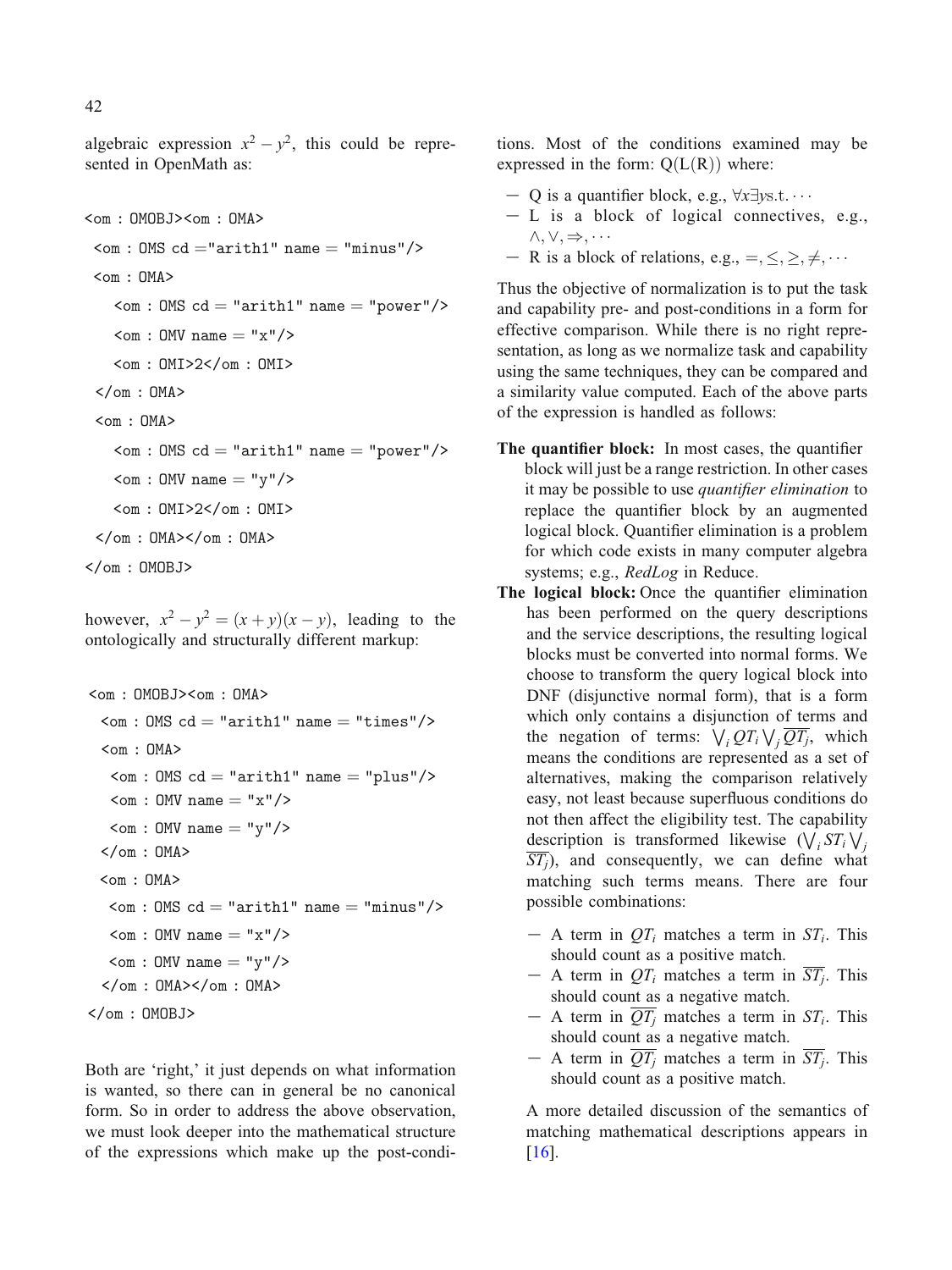- The relations block: We now have a disjunction of terms which we are matching against a set of conjunction of terms. It is useful to note that a term is of the general form:  $T_L \succ T_R$  where  $\succ$  is some relation i.e., a p[redi](#page-15-0)cate on two arguments. In the case that  $T_L$  and  $T_R$  are real values, we may proceed as follows: we have two terms we wish to compare  $Q_L \succ Q_R$  and  $S_L \succ S_R$ , we first isolate an output variable  $r$ , this will give us terms  $r > Q$  and  $r > S$ . There are two approaches which we now try in order to prove equivalence of  $r > Q$  and  $r > S$ :
	- $-$  Algebraic equivalence: With this approach we try to show that the expression  $Q - S = 0$ using algebraic means. There are many cases were this approach will work, however it has been proved [19] that in general this problem is undecidable. Another approach involves substitution of r determined from the condition  $r > S$  into  $r > Q$ , and subsequently proving their equivalence.
	- $-$  *Value substitution*: With this approach we try to show that  $Q - S = 0$  by substituting random values for each variable in the expression, then evaluating and checking to see if the valuation we get is zero. This is evidence that  $Q - S = 0$ , but is not conclusive, since we may have been unlucky in the case that the random values coincide with a zero of the expression.

The decomposition match attempts to discover an equivalent mathematical expression in case an exact service match cannot be found. Essentially, this involves dividing the query into sub-queries, and trying [to](#page-15-0) find a match for each decomposed subquery. The decomposition is supported by applying a set of rules that try to match each service description. The rules are applied recursively to decompose a mathematical expression into its simplest form. If we take the previous example, we see that evaluating the expression  $x^2 - y^2$  at specific values for x and y could be decomposed into evaluations of the simpler expressions  $e_1 = x - y$ ,  $e_2 = x + y$  and  $r = e_1 * e_2$ .

# 3.4.3. UDDI Registry

The Web Services Description Language (WSDL) [30] is an XML-based language used to describe a Web service. This description allows an application to dynamically determine a Web service's capabilities, which are for example, the operations it provides, their parameters, return values, etc. A UDDI [27] rep[os](#page-11-0)itory is a searchable directory of Web services that Web service requestors can use to search for Web services and obtain their WSDL documents. UDDI consists of three components: 'White pages' to hold basic contact information and identifiers for a company, 'yellow pages' to enable companies to be listed based on their industry categories (using standard taxonomies), and 'green pages' to record interface details of how a Web service is to be invoked. Providers may register services with one or more registries (using the same  $identifier$  – and may be discovered by search distributed over one or more registries.

Figure 6 shows the registered matching algorithm Web services which are Structural Matcher, Ontology Matcher, [Su](#page-12-0)bstitution Matcher, Algebraic Matcher and Decomposition Matcher. The business where they are registered is GENSS Project. The industry classification chosen for our matching algorithm services is the NAICS (North American Industry Classification System) standard which is encoded in the tModelKey. All registered Web Services have an access point which is the WSDL document.

The following paragraph describes the process of registering a new matching algorithm in the Cardiff UDDI. It is necessary to connect to  $\text{UDDI}^4$  and register the matching algorithm Web Service with the business key  $\frac{5}{1}$  shown in the binding template in Figure 7. The authtoken provides a way to authenticate a particular session with the Web server. The business key is obtained when registering a new Business in the  $UDDI -$  [and generally a](http://uddi.wesc.ac.uk:8334/juddi/)ssociated with particular categories that a given Business may be assigned to. However, in order to make the matching algorithm work with the matchmaker, the matching algorithm needs to follow a defined interface description, whereby the passed argument is a DataHandler object containing a vector of preconditions and a vector of post-conditions, and the return argument is a DataHandler object consisting of a vector of ServiceMatchDetails objects. In our example using the 'white' pages search word GENSS would result in querying the business information

 $^4$ http://uddi.wesc.ac.uk:8334/juddi/.

<sup>5</sup> businessKey="226BB8A0-6BC3-11D9-B8A0-865238 849EB8".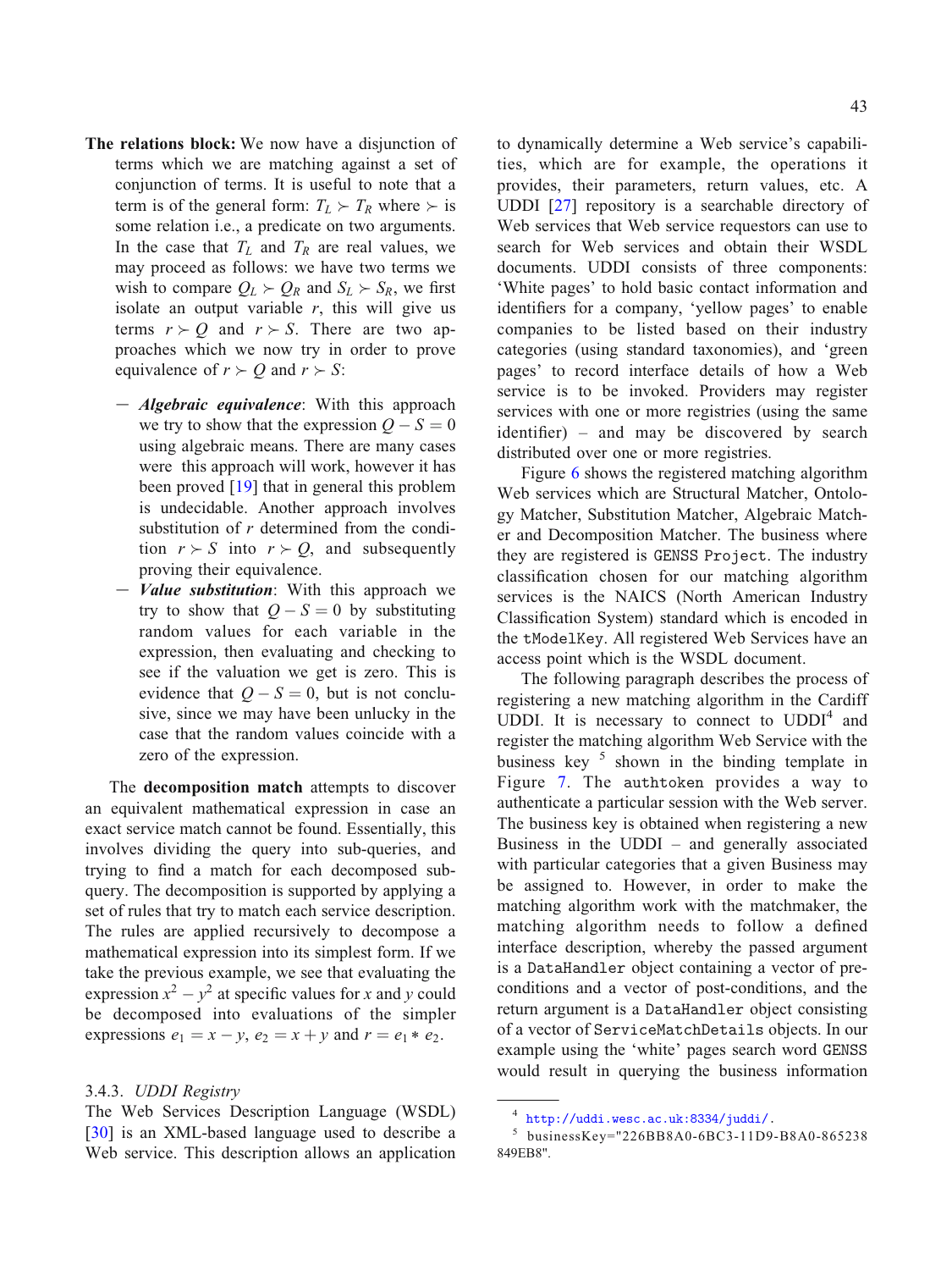<span id="page-11-0"></span>

Figure 6. Matching algorithm web services registered in UDDI registry.

encoded in the businessKey returning the five matching algorithm services. This allows a dynamic loading of matchmaking algorithms in order to allow the matchmaker to be driven in the different matching modes. Using the 'yellow' pages search with the keyword OntologyMatcher would return the WSDL document of the Web Service accordingly. As illustrated in Figure 7, the URL points to the location of the service interface  $-$  accessed by a Web Service client to invoke the service.

#### 3.4.4. Service Registry

The mathematical service descriptions are stored in a database comprising the following tables: service, taxonomy, input, output, precond and postcond, and omsymbol. For the matching of pre- and postconditions, the tables omsymbol, precond and postcond are used. The other tables give additional details about a service once the matching is done, in order for the user to select the appropriate service from the returned list.

3.4.5. Matchmaker

Algorithm 1 Matchmaking PrCQ: Pre-conditions of query PoCO: Post-conditions of query PrCS: Pre-conditions of service PoCS: Post-conditions of service SVPrC: Similarity values of Pre-conditions SVPoC: Similarity values of Post-conditions MVPrC: Match values of Pre-conditions MVPoC: Match values of Post-conditions MVO: Overall match score of service SD: Service details MD: Match details of service

 $PrCO \leftarrow read\_In\_PreConds()$  $PoCQ \leftarrow read\_In\mathit{PostConds}()$ connect  $To$   $DB()$ for all service In DB do  $PrC \leftarrow read\_PreConds$  From  $DB()$ for  $\{PrCS\}$  do  $SVPrC \leftarrow select\_Match\_Algo()$ end for  $MVPrC \leftarrow calculate\_Match\_Value()$  $PoCS \leftarrow read\_{PostConds\_{From\_{DB}}($ for PoCS do  $SVPoC \leftarrow select\_Match\_Algo()$ end for  $MVPoC \leftarrow calculate\_Match\_Value()$  $MVO \leftarrow calculate\_Match\_Score()$  $SD \leftarrow$  retrieve Service Details()  $MD \leftarrow store\_Match\_Details()$ end for disconnect From  $DB()$ return MD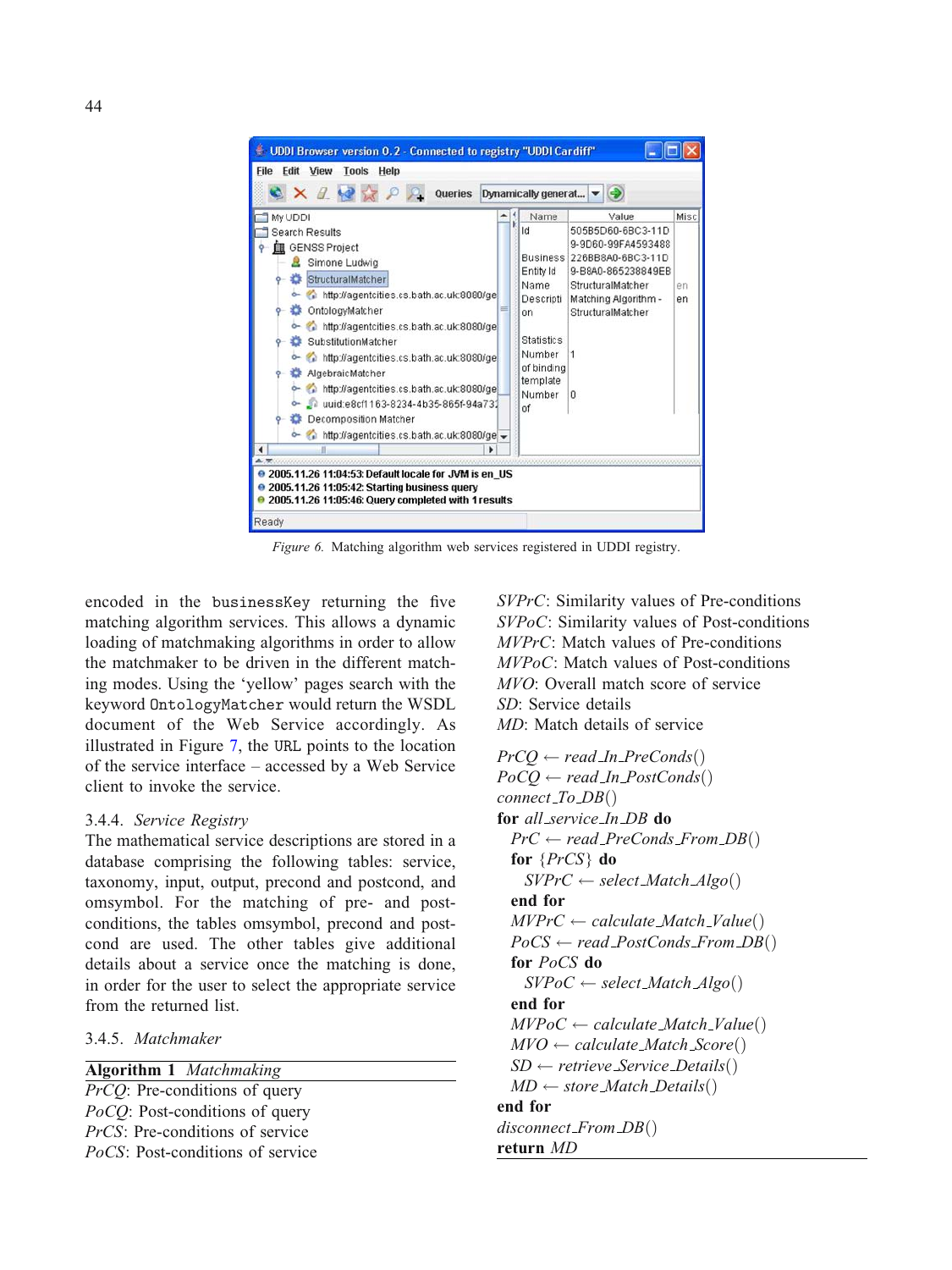```
<save_service_generic="2.0xmlns="urn:uddi-orh:api_v2>
  <authInfo>authToken:5BEAB560-6CB1-11D9-B560-BC7A86A797A5</authInfo>
  <br />
SbusinessServicebusinessKey="226BB8A0-6BC3-11D9-B8A0-865238849EB8"
    serviceKey="90B25DC0-6CB1-11D9-9DC0-90000B8354DD">
    <name xml:lang="en">Algebraic Matcher</name>
    <description xml:lang="en">Matching Algorithm-
                    AlgebraicMatcher</description>
    <bindingTemplates>
      <bindingTemplate
        bindingKey="uuid:e8cf1163-8234-4b35-865f-94a7322e40c3">
        <accessPoint URLType="http">
          http://agentcities.cs.bath.ac.uk:8080/genss_axis/
          services/AlgebraicMatcher</accessPoint>
        <tModelInstanceDetails>
          <tModelInstanceInfo
            tModelKey="uuid:6e090afa-33e5-36eb81b71ca18373f457">
            <sub>instanceDetails</sub></sub>
              <overviewDoc>
                <overviewURL>
                  http://agentcities.cs.bath.ac.uk:8080/genss_axis/
                  services/AlgebraicMatcher?wsdl</overviewURL>
              </overviewDoc>
            </instanceDetails>
          </tModelInstanceInfo>
        </tModelInstanceDetails>
      </bindingTemplate>
    </bindingTemplates>
  </businessService>
</save_service>
```
Figure 7. UDDI binding template.

The matchmaking algorithm is specified in Algorithm 1. The pre- and post-conditions are read in first. Then a connection to the database is made. For all services in the database, first the pre-conditions are read and for each the matching algorithm selected is applied  $-$  which returns a similarity value. For all similarity values of pre-conditions a match value is calculated and stored. The same procedure is then used for the post-conditions. For each service the match values for all pre- and post-conditions are calculated and stored together with the service details.

The overall consideration within the matchmaking approach is to get a match score returned which should be between 0 and 1, where 0 represents no match and 1 represents an exact match (1). Looking at the pre- and post-conditions separately, it is first of all necessary to determine the ratio of the number of pre-conditions given in the query in relation to the number given by the actual service where some or all pre- or post-conditions match. To make sure that this ratio does not exceed 1, a normalisation is performed

with the inverse of the sum of both values. This is multiplied by the sum of the similarity values for each match of a pre-condition divided by the number of actual matches in order to keep the overall score value between 0 and 1 in Equation  $(2)$ . The same is done with the post-conditions (3). The importance of the pre- or post-conditions is reflected in the weight values. The match scores may be calculated using the following equations:

$$
M_O = \frac{M_A + M_B}{2} \tag{1}
$$

PjB<sup>j</sup>

$$
M_A = \frac{w_a}{|A_Q| + |A_S|} * \frac{|A_Q|}{|A_S|} * \frac{\sum_{i=1}^{|A|} (SV_A(i)))}{|A|}
$$
  
where  $w_a + w_b = 1$  (2)

$$
M_B = \frac{w_b}{|B_Q| + |B_S|} * \frac{|B_Q|}{|B_S|} * \frac{\sum_{j=1}^{|B|} (SV_B(j)))}{|B|}
$$
  
where  $w_a + w_b = 1$  (3)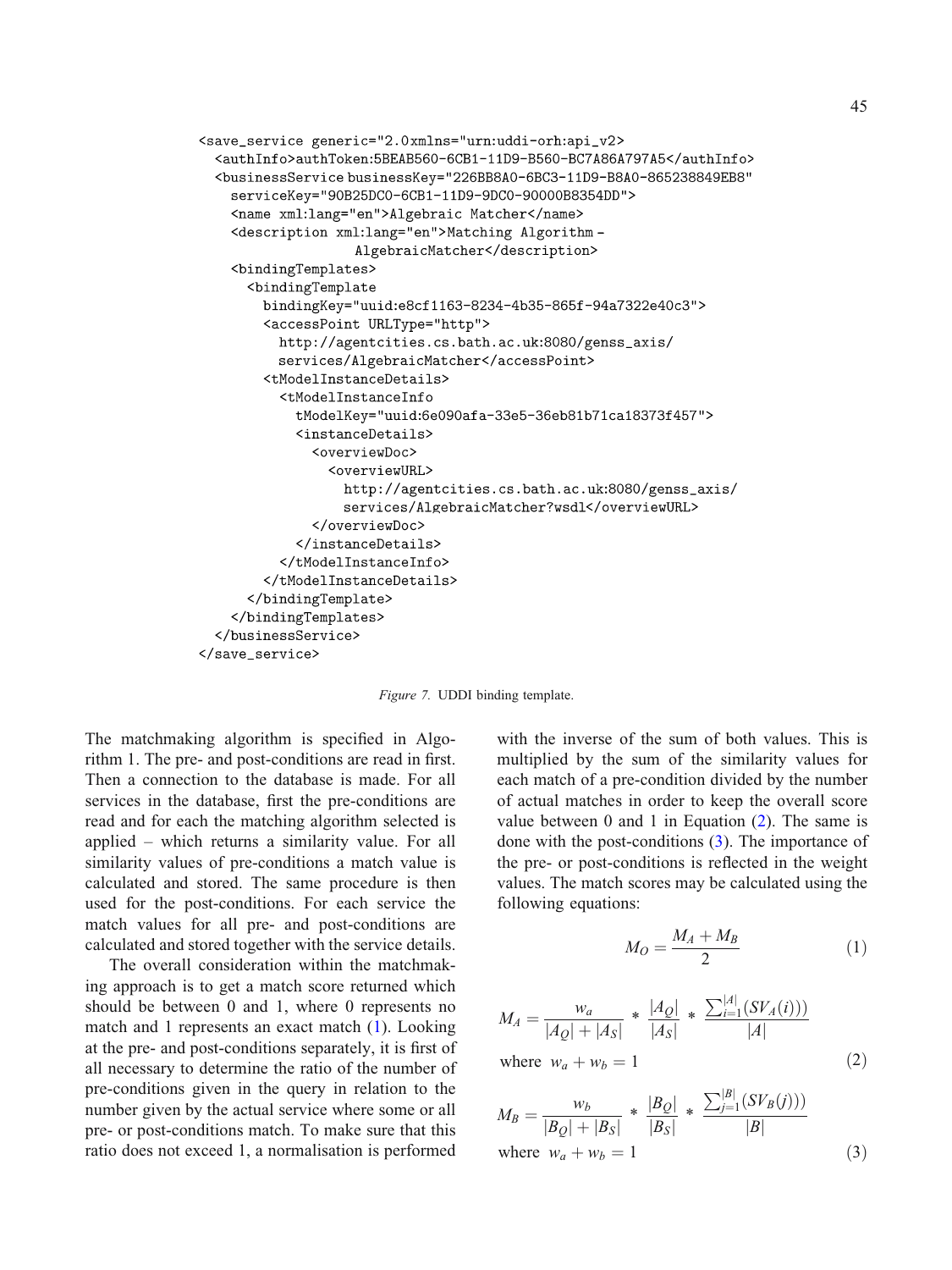<span id="page-13-0"></span>In the above,  $M_O$ ,  $M_A$ ,  $M_B$  are the overall, the precondition and the post-condition match scores respectively.  $|\{c\}|$  denotes the number of conditions in  ${c}$ ,  $A<sub>O</sub>$  and  $A<sub>S</sub>$  are pre-conditions,  $B<sub>O</sub>$  and  $B<sub>S</sub>$  are post-conditions, the subscripts  $Q$  and  $S$  refer to the queries and services respectively.  $A$ ,  $B$  are a set of matched pre-conditions, post-conditions respectively and  $SV_A(i)$ ,  $SV_B(j)$  are the similarity values for the ith matched pre-condition and the jth matched postcondition respectively.

#### 4. Case Study

For the case study we only consider the first four matching modes. The Factorisor service we shall look at is a service which finds all prime factors of an Integer. The Factorisor has the following post-condition:

```
<om : OMOBJ>
 <om : OMA>
   \text{Com}: 0\text{MS} \text{ cd} = \text{'relation1'} \text{ name} = \text{'eq'}/\text{>}\langleom : OMV name = 'n'/>
    <om : OMA>
      \langleom : OMS cd = 'fns2' name = 'apply_to_list'/>
      \zeta : OMS cd = 'arith1' name = 'times'/>
      \leq \mathsf{OMV} name = 'lst_fcts'/>
    </om : OMA>
 </om : OMA>
</om : OMOBJ>
```
where n is the number we wish to factorise and lst fcts is the output list of factors.

As the structural and ontological modes compare the OpenMath structure of queries and services, and the algebraic equivalence and substitution modes perform mathematical reasoning, the case study needs to reflect this by providing two different types of queries.

For the structural and ontological mode let us assume that the user specifies the following query:

<om : OMOBJ> <om : OMA>  $\text{Com}: 0\text{MS} \text{ cd} = \text{'fns2'} \text{ name} = \text{'apply_to_list'}/\text{?}$  $\langle \text{om} : 0 \text{MS} \text{ cd} = \text{'arith1'} \text{ name} = \text{'plus'} \rangle$  $\langle$ om : OMV name = 'lst\_fcts'/>  $<$ /om : OMA>  $<$ /om : OMOBJ>

For the structural match, the query would be split into the following OM collection: OMA, OMS, OMS, OMV and OMA in order to search the database with this

given pattern. The match score of the post-condition results in (using the equations as stated above):

$$
M_A = \frac{0.5}{1+1} \times \frac{1}{1} \times \frac{5}{1} = 0.13889
$$

whereby  $\frac{5}{9}$  is the number of items in the collection divided by the number of items in the pre-condition of the service, and  $M_B = 0$ , thus  $M_O = 0.06944$ .

The syntax and ontology match works slightly different as it also considers the values of the OM symbols. In our example we have three OM symbol structures. There are two instances of OMS and one of OMV. First the query and the service description are compared syntactically. If there is no match, then the ontology match is called for the OMS structure. The value of the content dictionary (CD) and the value of the name are compared using the ontology of that particular CD. In this case the result is:

$$
M_A = \frac{0.5}{1+1} \times \frac{1}{1} \times \frac{\frac{4.1}{9}}{1} = 0.11389
$$

whereby fraction 4.1 is the similarity value (four items in the collection match and the similarity value measured via the ontology is 0.1).  $M_B = 0$  and therefore  $M<sub>O</sub>$  results in a value of 0.05695.

If the OM structure of the service description is exactly the same as the query then the structural match score is the same as for the syntax and ontology match.

The post-condition for the Factorisor service represents:

$$
\mathbf{n} = \prod_{i=1}^{l} \mathtt{lst\_fcts}_i \quad \text{where} \quad 1 = |\mathtt{lst\_fcts}| \quad (4)
$$

Considering the algebraic equivalence and the value substitution, a user asking for a service with postcondition:

$$
\forall i | 1 \le i \le |\text{lst_fcts}| \Rightarrow n \mod \text{lst_fcts}_i = 0
$$
\n
$$
(5)
$$

should get a match to this Factorisor service.

To carry out the algebraic equivalence match we use a proof checker to show that:

- Equation (4)  $\Rightarrow$  Equation (5): This is clear since the value of  $n$  may be substituted into Equation (4) and the resulting equality will be true for each value in 1st\_fcts.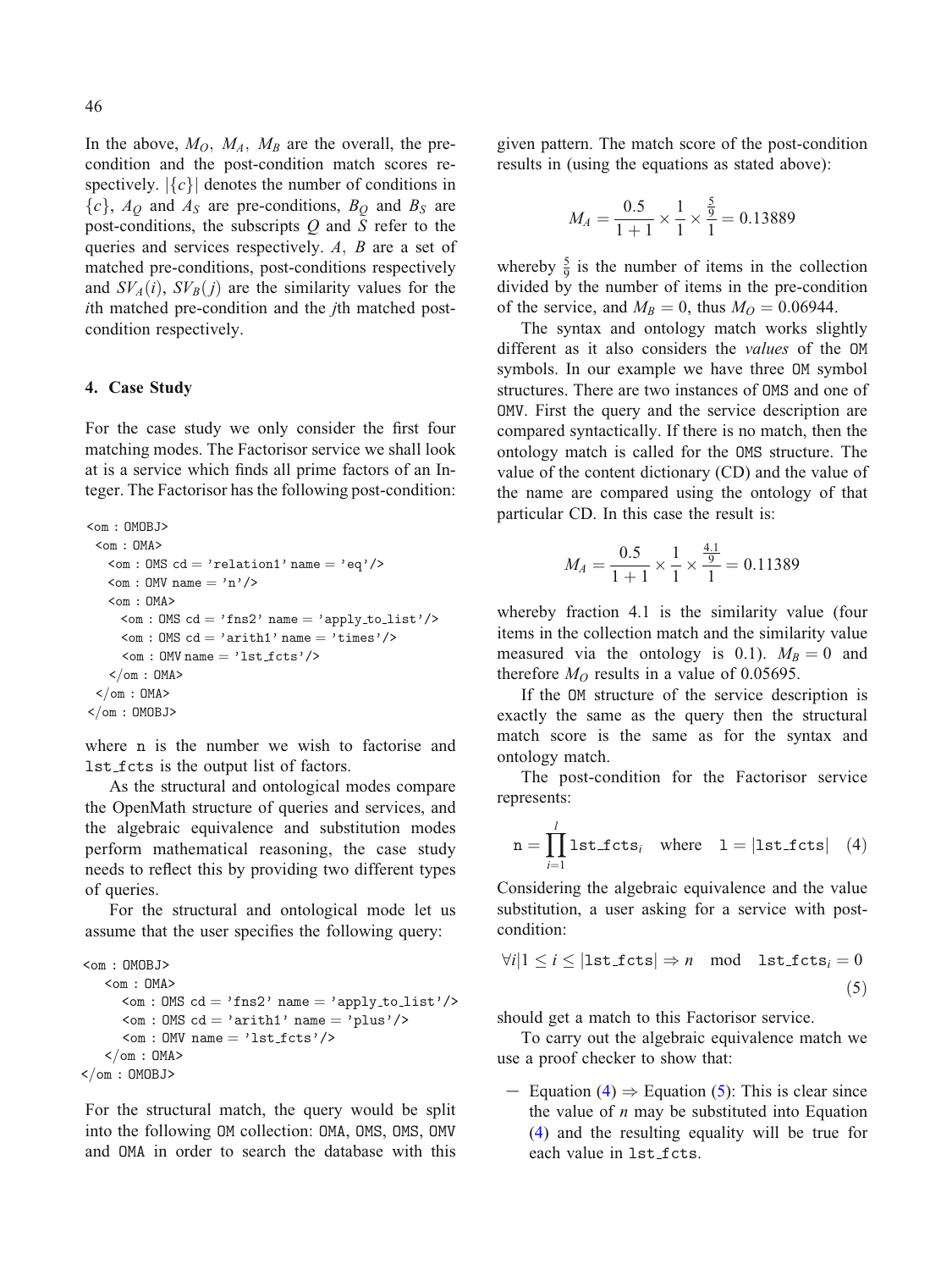<span id="page-14-0"></span>- Equation (5)  $\Rightarrow$  Equation (4): A slightly stronger version of Equation  $(5)$  which says that there are no other numbers which divide n.

To comp[ute](#page-13-0) the value substitution match we must gather evidence for the truth of Equation[s](#page-13-0) (4) and (5) by considering a number of random examples, we proceed as follows:

- We first need to decide on the length of the list f[or](#page-13-0) o[ur](#page-13-0) random example. A good basis would be to take  $|\text{lst\_fcts}| = \lceil \log_2(n) \rceil$ , this represents a bound on the number of factors in the input number.
- We then collect that number of random numwe then concet that humber of  $\frac{1}{2}$
- Then we calculate their product, from Equation (4), this gives a new value for n.
- $-$  We may now check Equation (5). We see that it is true for every value in lst fcts.

If we try this for a few random selections, we obtain evidence for the equivalence of Equations (4) and  $(5).$ 

# 5. Conclusion and Further Work

We have presented an approach to matchmaking in the context of mathematical semantics. The additional semantic information greatly assists in identifying suitable services in some cases, but also significantly complicates matters in others, due to their inherent richness. Consequently, we have put forward an extensible matchmaker architecture supporting the dynamic loading of plug-in matchers that may employ a variety of reasoning techniques, including theorem provers and computer algebra systems as well as information retrieval from textual documentation of mathematical routines (this last is under development at present). Although our set of test cases is as yet quite small, the results are promising and we foresee the outputs of the project being of widespread utility in both the e-Science and Grid communities, as well as more generally advancing semantic matchmaking technology. Although the focus here is on matchmaking mathematical capabilities, the descriptive power, deriving from quantification and logic combined with the extensibility of OpenMath creates the possibility for an extremely powerful general-purpose mechanism for the description of both tasks and capabilities. In part, this appears to overlap, but also to complement the descriptive capabilities of OWL and, in much the same way as it was applied in MONET, we expect to utilise OWL reasoners as plug-in matchers in the architecture we have set out. Furthermore, we are currently running experiments for measuring the scalability of this framework in comparison with another matchmaking framework called the instanceStore. Preliminary findings suggest that the scalability of this framework is much higher than the instanceStore when searching for the right service. However, the initialisation (loading of the ontology) in turn is much slower.

#### Acknowledgements

The work reported here is partially supported by the Engineering and Physical Sciences Research Council under the Semantic Grids call of the e-Science program (grant reference GR/S44723/01).

### References

- 1. "Ganglia Monitoring System", http://ganglia. sourceforge.net/.
- 2. A. Ankolekar, M. Burstein, J. Hobbs, O. Lassila, D. Martin, S. McIlraithe, S. Narayanan, M. Paolucci, T. Payne, K. Sycara and H. Zeng, "DAML-S: Semantic markup for web services", in Proc. 1st Int'l Semantic Web Conf. (ISWC 02), 2002.
- 3. V.R. Benjamins, E. Plaza, E. Motta, D. Fensel, R. Studer, B. Wielinga, G. Schreiber, Z. Zdraha[l and S. Decker,](http://http://monet.nag.co.uk/cocoon/monet/publicdocs/monet-msdl-final.pdf) "An intelli[gent brokering service for knowledge-component reuse](http://http://monet.nag.co.uk/cocoon/monet/publicdocs/monet-msdl-final.pdf) on the world-wideweb", in Proceedings of the 11th Banff Knowledge Acquisition for Knowledge-Based System Workshop (KAW'98), Banff, Canada, pp. 18-23, April 1998.
- 4. V.R. Benjamins, B. Wielinga, J. Wielemaker and D. Fensel, "Towards brokering problem-solving knowledge on the internet", in D. Fensel and R. Studer (eds.), Proceedings of the 11th European Workshop on Knowledge Acquisition, Modeling and Management (EKAW-99), Vol. 1621 of LNAI, Springer, Berlin Heidelberg New York pp. 33-48, 1999.
- 5. R. Brachman and J. Schmolze, "An overview of the KL-ONE knowledge representation system^, 1985.
- 6. S. Buswell, O. Caprotti and M. Dewar, "Mathematical Service Description Language^, Technical Report, 2003. Available from the MONET website: http://monet.nag.co.uk/ cocoon/monet/publicdocs/monet-msdl-nal.pdf.
- 7. O. Caprotti, M. Dewar, J. Davenport and J. Padget, "Mathematics on the (Semantic) Net", in C. Bussler, J.